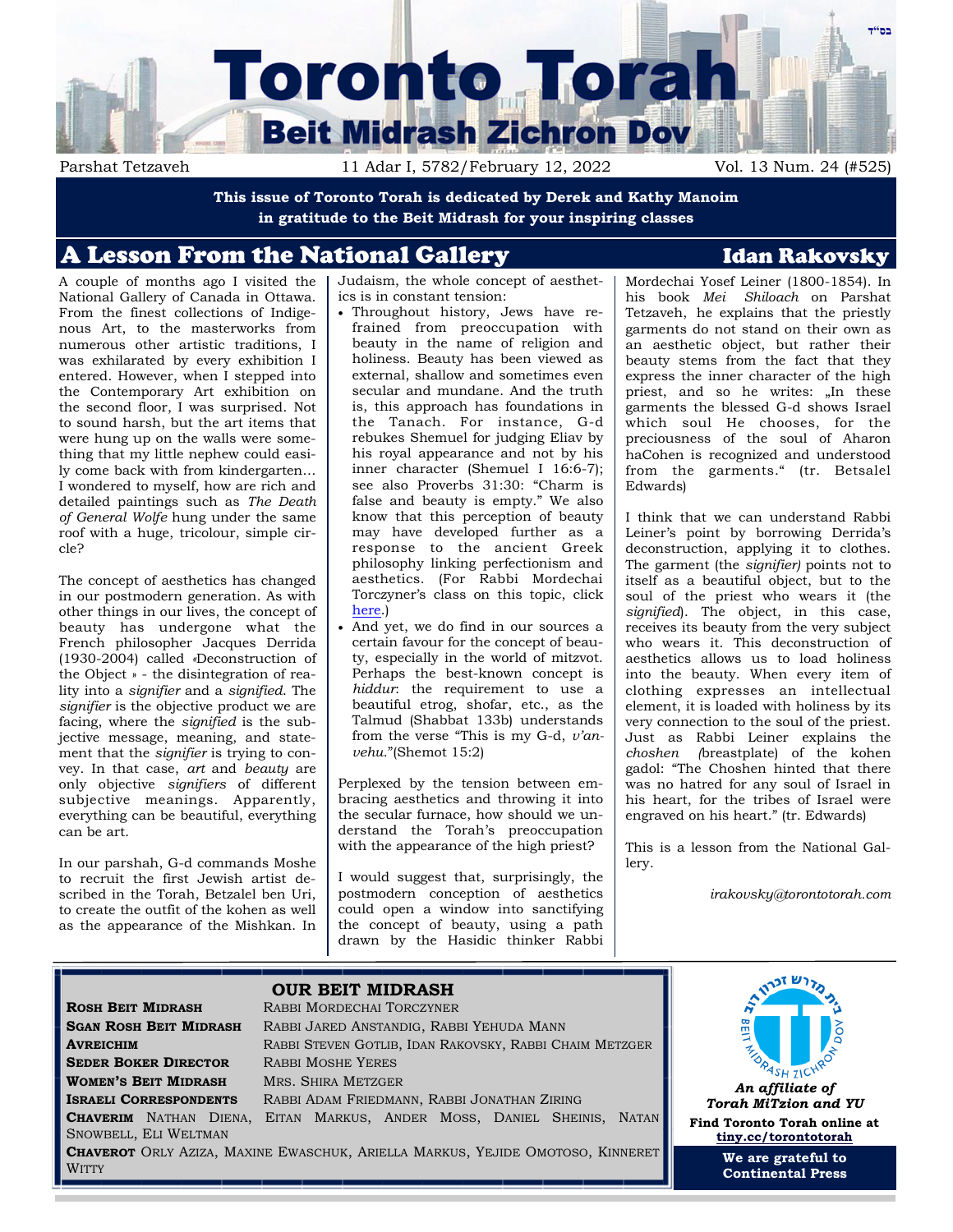## Journey Through Tanach: Melachim II, Chapter 17 Rabbi Adam Friedmann

#### **Summary**

Our chapter opens with the ascension of Hosheia ben Elah to the throne of the northern Israelite kingdom. We are told that although he did do things that G-d considered evil, he was not as bad as the kings who preceded him. (17:1-3)

Hosheia initially accepted his kingdom's position as vassal to the Assyrians, but he eventually rebelled and sought protection from So, the king of Egypt. In response, the Assyrians laid siege to Shomron for three years and ultimately defeated it. The remaining Israelites were exiled and scattered throughout the Assyrian empire. This marked the end of the Israelite kingdom. (4-6)

The text explains why this happened:

- The Jews abandoned their relationship with G-d and served idols. (7, 9- 11, 16-17)
- The Jews abandoned G-d's Torah, along with the kind of lifestyle and culture that the Torah was intended to create. They chose instead to mimic the cultural practices of the nations living around them, despite G-d's explicit command not to do this. (8, 15)
- When G-d sent prophets to tell the Jews to stop behaving this way and

return to the path of the Torah, the Jews ignored them. (12-13)

Extra emphasis is placed on the sins of Yeravam, the first Israelite king, who led his subjects to destruction when he barred travel to Jerusalem and set up centres of worship with golden calves. (21-22, see Metzudat David)

The practices of the Israelites eventually spread to the Kingdom of Judah as well. In the end, G-d resolved to send His entire people into exile. (19- 20) This description of Judah foreshadows the coming chapters of the book.

The Assyrians transplanted populations from other conquered nations into the cities of the Israelite kingdom. When these people first arrived, G-d sent lions to attack and kill them. (24- 25) They determined that this was happening because they weren't serving the Deity of their new land, and so the Assyrians sent an Israelite priest to teach the newcomers how to serve G-d - while maintaining other idolatrous practices. (27)

Rashi (commenting on 17:2), quoting

the Sages, explains that Hosheia was "not [as bad] as the Israelite kings who came before him", because he removed the guards who had prevented Israelite Jews from visiting the Temple in Jerusalem.

Rashi notes that this step was taken under duress, because the Assyrians had already destroyed the two major centres of worship in Israelite territory. But this positive act on Hosheia's part only highlighted the tragic reality of the Israelite kingdom in the years leading up to its destruction. Even though the Jews could now go to Jerusalem, they mostly didn't. The separation from the Temple, originally instituted by Yeravam as a political measure, had spiritual and cultural consequences. It eroded the Israelites' connection with G-d almost completely. By Hosheia's time, his people's commitments to idolatry and foreign cultural practices had become systemic parts of Israelite society, and, apparently, the only corrective was to wipe the cultural slate clean. In the words of the prophet, the Jews had "strayed after vanities and had become vanity" themselves. (15)

*afriedmann@torontotorah.com*

## It Happened in Israel: Speaking Truth to Power Rabbi Chaim Metzger

**Insight**

Controversial sermons have been given for thousands of years. Sometimes, a rabbi teaches something even though the audience does not want to hear it. A midrash records such a sermon (Bereshit Rabbah 80):

Yosi from Meonah (a neighborhood in Tiberias) gave a homiletical interpretation of Hosheia 5:1, which states, "Hear this, kohanim! Pay attention, House of Israel! Royal house, give your ear! [For right conduct is your responsibility.]" Yosi explained that one day, G-d will turn to the kohanim and blame them for not studying Torah, when the people support them with their tithes and gifts. The kohanim will respond that it was the House of Israel's fault, for they did not support the kohanim with those tithes and gifts that they are commanded to give. Then G-d will turn to the Israelites and ask them why didn't they give the kohanim their due. The people will claim that they were too poor to give to the kohanim, because of the heavy taxes laid on them by the house of the Nasi, the political leader of the Jewish people.

Rabbi Yehudah HaNasi II, a political leader of the Jewish community and grandson of the compiler of the Mishnah, heard this, and he became incensed. Reish Lakish said to Rabbi Yehudah to appease him, "Our master, we need to thank the nations of the world for bringing entertainment into their theaters and circuses and performing before them, so they don't speak to each other and get into useless fights." Reish Lakish continued to contrast this with Yosi of Meonah, "who said a word of Torah and you became angry at him?" Rabbi Yehudah replied, "Do you think he knows Torah?" Reish Lakish answered, "Yes." Rabbi Yehudah asked, "Has he been taught and learned something?" Again, Reish Lakish answered, "Yes." Finally, Rabbi Yehudah asked, "If we ask him something would he be able to answer? Reish Lakish responded, "Yes." Rabbi Yehudah said, "Then have him come here, and we will see him."

Reish Lakish asked Yosi from Meonah, "What is meant by Yechezkel 16:44, which says, 'All speakers of parables will make a parable about you, saying: Like mother, like daughter'?"' Yosi replied, "Like the daughter so too is the mother, the generation is like its leader, the altar is like the kohanim." Reish Lakish said to him, "You still haven't apologized for the first comment, and you insult him again?" To which Yosi continued, "No ox is punished [by a court for violent acts] without its young also kicking. No woman is promiscuous without her daughter also becoming promiscuous."

Presumably, Rabbi Yehudah haNasi II was not any more satisfied with Yosi of Meonah's conclusion than he was with Yosi of Meonah's earlier words, but Yosi of Meonah persisted. The practice of "speaking truth to power," telling people that which they do not want to hear, has long been a rabbinic mandate. It is interesting to note that Rashi to Bereishit 30:16 quotes a further part of Yosi's words in this midrash, indicating that he agrees with Yosi's approach.

*cmetzger@torontotorah.com*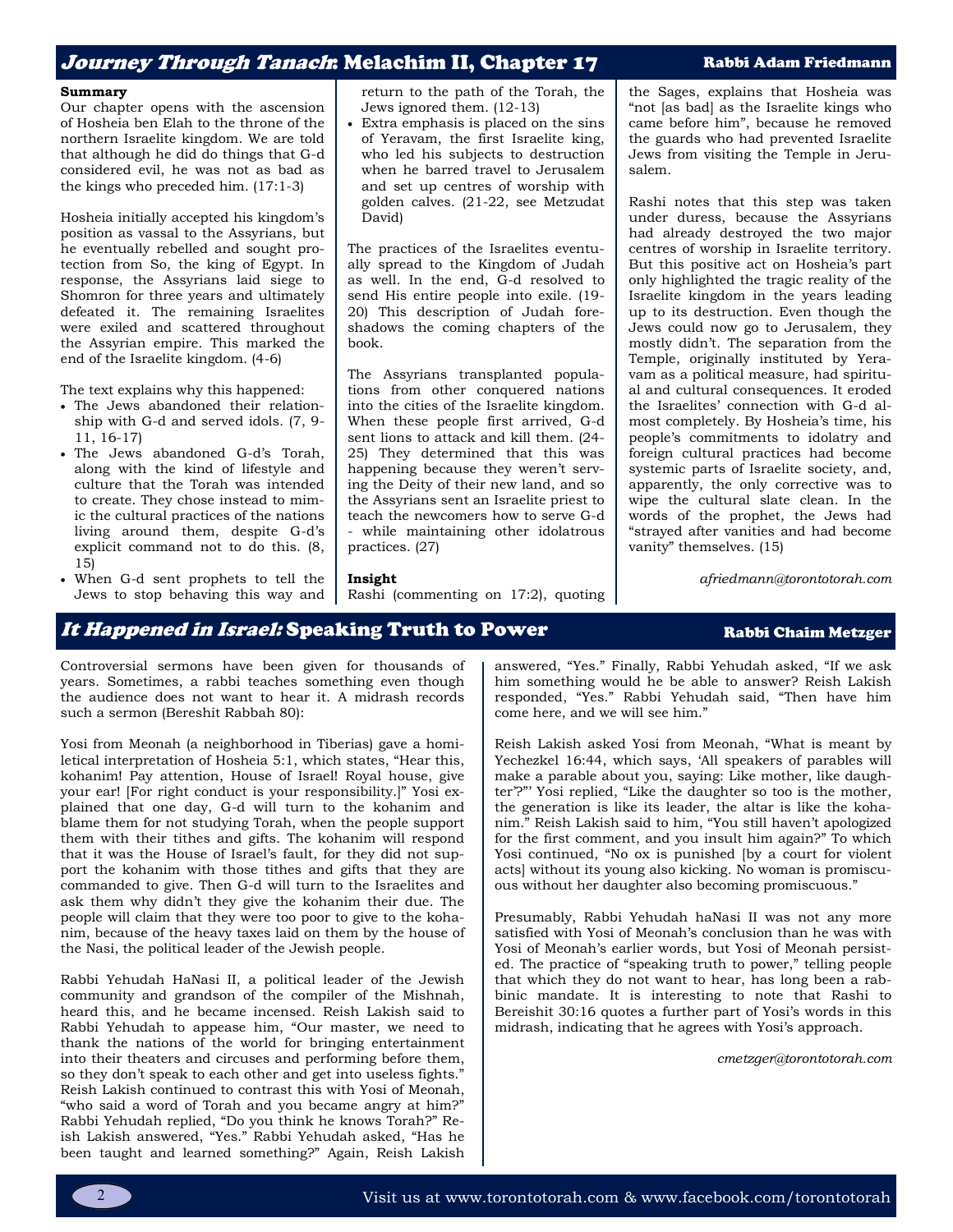# Biography Rabbi Moshe Isserles Rabbi Josh Gutenberg

Rabbi Moshe Isserles (Rama) was born in אבן היה לפני "אבן מנחות כט") And [the Rabbis] said (Menachot 29a), Krakow, Poland in 1530. His father was a wealthy man who supported the local synagogue in Krakow. At a young age, he went to Lublin to study in the yeshiva of Rabbi Shalom Shachna, whose daughter he later married. In 1550, Rabbi Isserles returned to Krakow and started his own yeshiva, which he was able to support שנאמר (ירמיהו לג:כה) "אם לא בריתי himself due to his family's wealth.

In 1553, Rama was appointed rabbi of Krakow, and he headed the local beit din. He was also appointed to the Council of the Four Lands, a body in charge of the Jewish communities in Poland and the surrounding areas. His reputation spread and he answered questions that were sent to him from all over Europe.

Rama is best known for his works relating to Jewish law. His major works include *Torat Chatat*, a book dealing with the laws of kashrut; *Darkhei Moshe*, an גדול הוא המקיים כל התורה כולה ועושה encyclopedic survey of Jewish law; and *HaMappah*, glosses to *Shulchan Aruch*. The latter two works correspond to works written by Rabbi Yosef Karo; *Darkhei Moshe* is an addendum to *Beit Yosef* and *HaMappah* is an addendum to *Shulchan*  ואמרו רבותינו זכרונם לברכה )שבת כא.( *Aruch*. Rama's main goal in these works is to emphasize the opinions and traditions of the Franco-German and Polish communities. Interestingly, he began writing *Darkhei Moshe* independently of Rabbi Karo's writing of *Beit Yosef*. How-רבותינו זכרונם לברכה במנחות (סב.) ever, once the latter book was published he changed the format of his work to summarize the opinions quoted in *Beit*  בלואי בגדיהם המרמז על שירי מצוה, *Yosef* and then add the opinions and מאירים ומזהירים במנורה, להורות כי אף customs not quoted by *Beit Yosef*.

Rama's contribution to Jewish law was significant. Even today, his glosses to *Shulchan Aruch* are the basis of Jewish law followed by the Ashkenazic communities.

Rama died at a young age in Krakow in 1572. His greatness can be summed up by the inscription on his tombstone "From Moshe (Rambam) until Moshe (Rabbi Moshe Isserles) there was no one like Moshe."

*jbgutenberg@gmail.com*

# Torah and Translation The Symbolism of the Menorah Rabbi Moshe Isserles, Torat ha'Olah I 19:15 Translated by Rabbi Jonathan Ziring

המנורה, ובו שלשה מעלות שעליו כהן עומד ומטיב הנרות ומניח עליו כלי שמנה כו '." האבן הוא מורה על כלל העולם שעמד על אבן שתייה, כדאמרינן ביומא )נד:(, ולכן היו בו שלשה מעלות והם שלשה חלקי העולם שעומדים בזכות התורה, וכמו יומם ולילה חקות שמים וארץ לא שמתי."

ולכן היה האבן מונח לפני המנורה, הרומז על התורה כמבואר. ולפי שהמנורה הטהורה היה מורה על כל חלקי התורה ופרטיה וכלליה, לכן נאמר " כן עשה משה את המנורה," ואמרו גם כן במדרש (ספרי) " מלמד שבחו של אהרן שלא שינה," כי דבר אותה כמצוה.

כי מבלואי בגדים של כהנים היו עושין פתילות למנורה, והוא מבואר הגנות, אם לא שבא להורות לנו ענין נאות, וזה כי בגדי כהנים היו מורים על ענייני המצות ומעלות המדות כמו שיתבאר לעתיד, וכבר אמרו " שירי מצוה מעכבין הפורענות. " ולזה היו שירי מצוה שבתורה, ממלאים הבית אורה והם מצילים מן הפורענות, והוא דמות החושך אשר הוא בבית בהעדר האור, וזה בסוד המנורה בעזרת ד' יתעלה נותן התורה, והוא יתן לי ולכל ישראל עוז ותעצומות לזכות לאורה של ביאת הגואל, אשר לקוויו ומיחליו שמורה.

"There was a stone before the menorah and it had three steps, upon which the kohen would stand and prepare the lamps and he would place on it a vessel of its oil." The stone teaches about the whole world, that it stands on the "foundation stone" (*even shetiyah)*, as it says in Yoma 54b. Therefore, it had three steps, which represent the three parts of the world that stand in the merit of the Torah, as it is says, "[Thus said G-d:] Without My covenant of day and night, I would not have placed the laws of heaven and earth." (Jeremiah 33:25)

And thus, the stone was placed before the menorah, which alludes to the Torah, as has been explained. And since the pure menorah instructed about all parts of the Torah, its details and generalities, therefore it is said, "So Moshe made the menorah." (based on Bamidbar 8:4) And they also said in a midrash (Sifri) that this teaches the praise of Aharon, that he did not change. For it is a great thing that sustains the whole Torah, and he did it as commanded.

And our rabbis of blessed memory said that from the worn-out clothes of the kohanim they would make the wicks of the menorah. (Shabbat 21a) And this would seem to be clear denigration, if it did not come to instruct us something beautiful. Namely, the clothes of the kohanim teach about the mitzvot and the positive levels of character traits, as will be explained in the future. The sages of blessed memory already said that "[being careful with] the remnant [i.e., non-essential] of a mitzvah prevents calamity." (Menachot 62a) Therefore, the worn-out clothes allude to the remnants of the mitzvah, which illuminate and shine in the menorah, to teach that even the remnants of the mitzvot in the Torah fill the [Temple] with light and save from calamity. This is the image of darkness which is in the [Temple] in the absence of light. This is the secret of the menorah, with the help of the Exalted Gd, the Giver of the Torah, and [may] He give me and all of Israel courage and might to merit the light of the coming of the Redeemer, for whom those who trust and hope are preserved.